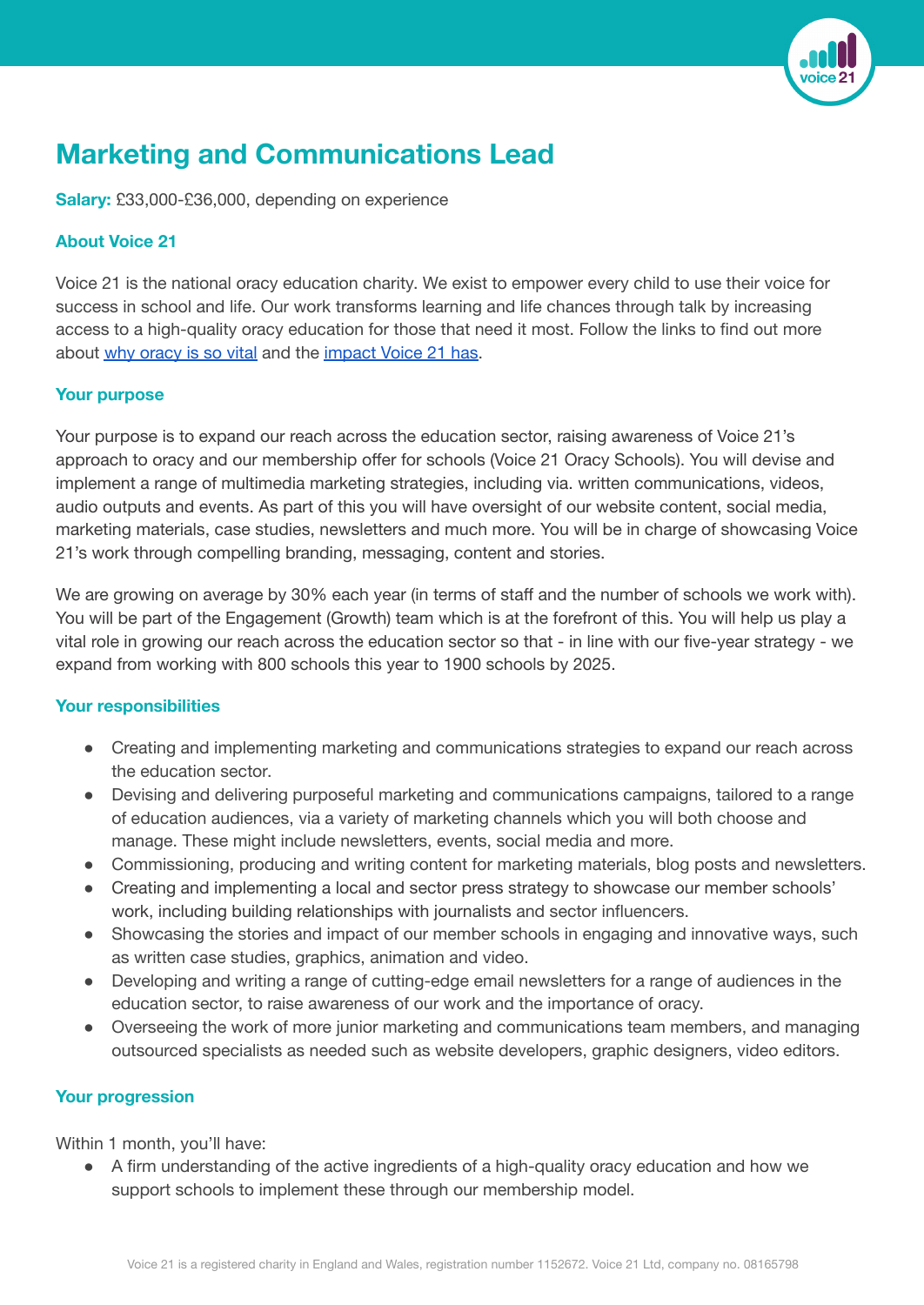

- Understood and evaluated the strengths and weaknesses of our current marketing and communications strategies, channels and products, and started to think about improvements.
- Built strong working relationships within the Engagement team, and developed a sound understanding of organisational context and our priorities within this.

Within 3 months, you'll have:

- Met the whole Voice 21 team at our organisation-wide away days.
- Created and started to implement a strategy for the overhaul and segmentation of our key marketing approaches.
- Updated our marketing brochure for schools interested in becoming Voice 21 Oracy Schools, tailored for different audiences.
- Planned out the key themes and messaging for our communications throughout the school year.
- Conducted interviews with existing member schools to produce a range of high-quality 'Spotlight school' case studies, tailored to different audiences.
- Experienced Voice 21's professional development in action.

Within 6 months, you'll have:

- Commissioned and produced a range of multimedia content to publicise our work, including articles from internal and external stakeholders, video case studies, audio content and more.
- Explored new marketing channels for Voice 21 (having reviewed and assessed the strengths and weaknesses of our current approaches), such as new social media platforms, digital tools and marketing materials.
- Helped plan long-term themes and content for our headline events and key marketing campaigns.

From 6 months onwards, we expect for you to be:

- Fully responsible for implementing the requirements of the job (above).
- Spotting opportunities to be innovative, trying new approaches to increase our reach across the education sector and raise awareness of oracy across the education sector.

## **This job is for you if you:**

- Are a dynamic, innovative and initiative-taking individual, not afraid to try new things and create new marketing and communications strategies and approaches to raise awareness of our work.
- Have some experience in marketing or communications, ideally in a charity or education context.
- Have a strong track record of producing high-quality communications and written content.
- Are a superb communicator, with a strong editorial eye, excellent copywriting skills and the understanding of how to tailor communications to different audiences.
- Are comfortable using digital marketing products, including email marketing automation platforms (like Campaign Monitor), website management software (like Wordpress) and social media.
- Are a self-starter who takes on new opportunities and challenges with enthusiasm.
- Have some knowledge of the UK's education sector (you may have previously worked in a school or for an education charity).
- Are comfortable working at pace in a fast-moving environment, where you are expected to be creative and take the initiative.

## **Who you'll work with:**

● Our School Recruitment and Partnerships Lead and Communication and Engagement Coordinator, to produce high-quality marketing materials and content to publicise our work with schools.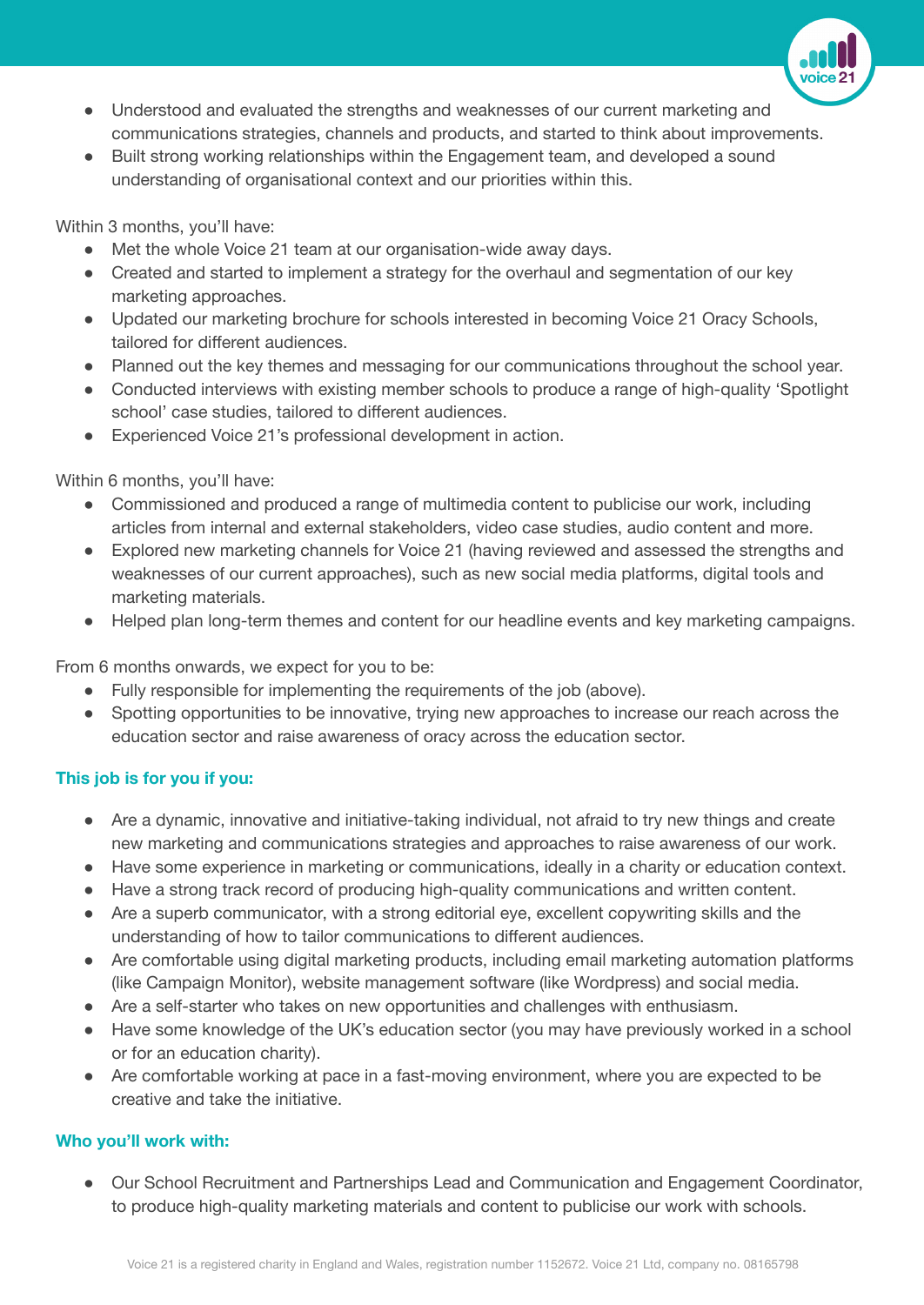

- Colleagues across the Engagement team and Programmes team who work closely with our member schools.
- You'll report to the Head of Engagement (Growth), part of a team dedicated to growing Voice 21's reach to achieve our goal of working with 1900 schools by 2025.

**Where you'll work:** Remote, with travel to our London office a few times per term for meetings and events. Occasional travel elsewhere may be required infrequently.

**Contract:** Permanent, subject to successful probation review at 3 months.

**Terms:** We would welcome applications on a full-time or 4-day per week basis.

## **Application details**

#### **To apply:**

Please send your most recent CV and a document answering the questions below to [careers@voice21.org](mailto:careers@voice21.org) with the subject "Marketing and Communications Lead application"

- Tell us why you want to work at Voice 21. What is it about us and our mission that excites you? (Max. 400 words).
- Making direct reference to the job description (both the 'Your responsibilities' and 'This job is for you if…' sections), please tell us the three main reasons why you would make an excellent Marketing and Communications Lead (Max. 400 words).
- Tell us about something you have achieved recently that you are proud of (Max 200 words).
- Please specify where you saw the job advertised.

Please also click [here](https://www.tfaforms.com/4902216) to fill out our Equality and Diversity Monitoring Form

**Closing date:** 10am, Friday 15th July.

**Interview date:** Interviews are expected to be on Monday 18th - Tuesday 19th July. Candidates will be notified on Friday 15th July and asked to prepare a small task in advance. All interviews will take place over Zoom.

**Start date:** ASAP, but we can be flexible for the right candidate.

**Questions:** if you have any questions about the role, or would like to discuss it before submitting an application, please contact Alex Newton, Head of Engagement (alex@voice21.org).

#### **Valuing every voice**

Voice 21 believes that every voice should be heard and valued. We are committed to the equal treatment of all current and prospective employees and do not condone discrimination on the basis of age, disability, sex, sexual orientation, pregnancy and maternity, race or ethnicity, religion or belief, gender identity, or marriage and civil partnership.

We aspire to have a diverse and inclusive workplace and strongly encourage suitably qualified applicants from a wide range of backgrounds to apply and join Voice 21.